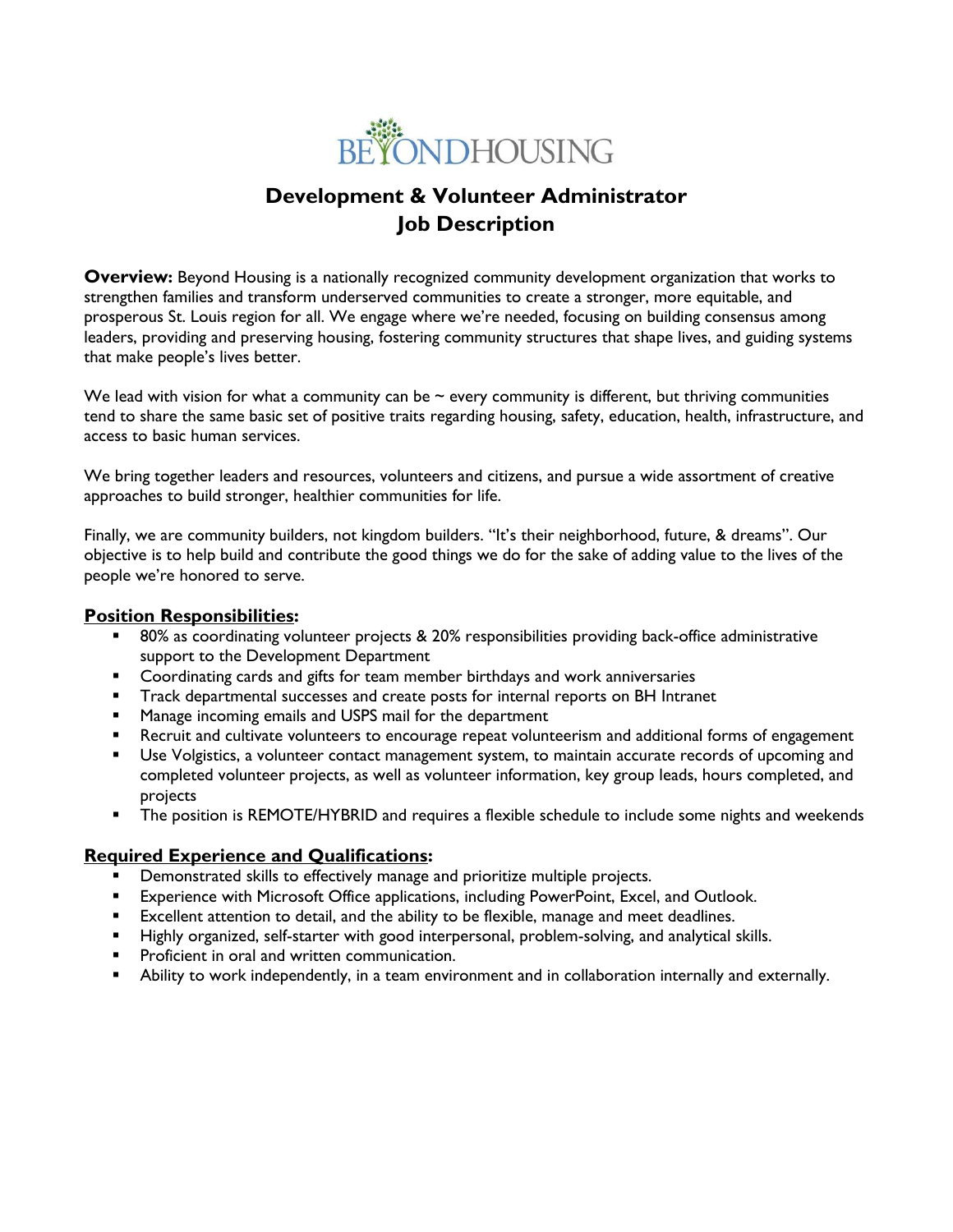## **Personal Qualities:**

- Collaborative -- A dynamic personality that is collaboratively minded, can recognize and identify strengths, seek consensus around mutual goals, and build meaningful relationships.
- **•** Creative and Curious -- A systems-thinker and builder, who is not afraid to be innovative in designing solutions and has skills in articulating these ideas and concepts.
- Methodical -- Strong analytical, systems, and problem-solving skills to evaluate performance, prepare reports, and recommend/implement solutions using independent judgment. Ability to move from concepts to action through strong program design and evaluation.
- Reliable -- Leadership skills that reflect and value a team approach, demonstrated integrity, effectiveness, efficiency, and the ability to deliver high quality service. Highly capable of handling multiple tasks, projects and timelines. Excellent oral and written communications skills.
- Trusted -- Ability to work with residents, partners, and staff of diversified backgrounds with a positive, optimistic, solutions-oriented attitude. Shares a deep respect for the community, its stakeholders and the residents that we serve.
- Driven -- Passion for the work
- **E** Leadership Must be a strong, positive leader who approaches this position from a servant leadership perspective. They recognize that their role is to serve as a source of encouragement, inspiration, and support for volunteers who are sharing their time without being compensated for their efforts.
- Respectful Being respectful of others is an important key to success in this type of position. Must demonstrate respect for volunteers as individuals, recognizing that the people they are leading do not have to give freely of their time and talents.
- Organized Must be able to get -- and stay -- organized. This includes looking closely a project to determine volunteer staffing needs, identifying potential volunteers, requesting assistance, matching volunteers with tasks appropriate for their skills and interests, establishing schedules, allocating resources, and following up on plans.
- Appreciative Be forthcoming in showing appreciation to volunteers, making certain that the individuals who generously contribute their time know that their efforts are valued. They should profusely and sincerely thank volunteers for their efforts and take steps to ensure that volunteer workers receive credit and recognition for their accomplishments as well as the overall success of the projects they work on.

## **Supervisor:**

**■** Director of Development

## **Salary and Benefits:**

- **EXECT FULL-LIME HOURDER 1** Full-time position as determined in current Beyond Housing Employee Handbook
- Salary \$42,000 \$47,000

**Application Instructions:** Please send resume and cover letter to hr@beyondhousing.org . This position will remain open until it is filled.

*Beyond Housing believes that each individual is unique and we are committed to respecting the diversity of all individuals. We strive to move beyond simple tolerance, embracing and celebrating the differences contained within each of us, making us stronger as whole.*

*The above statements are intended to describe the general nature and level of work being performed by people assigned to this position. They are not intended to be a complete list of all responsibilities, duties, and skills required. Beyond Housing is an Equal Opportunity Employer.*